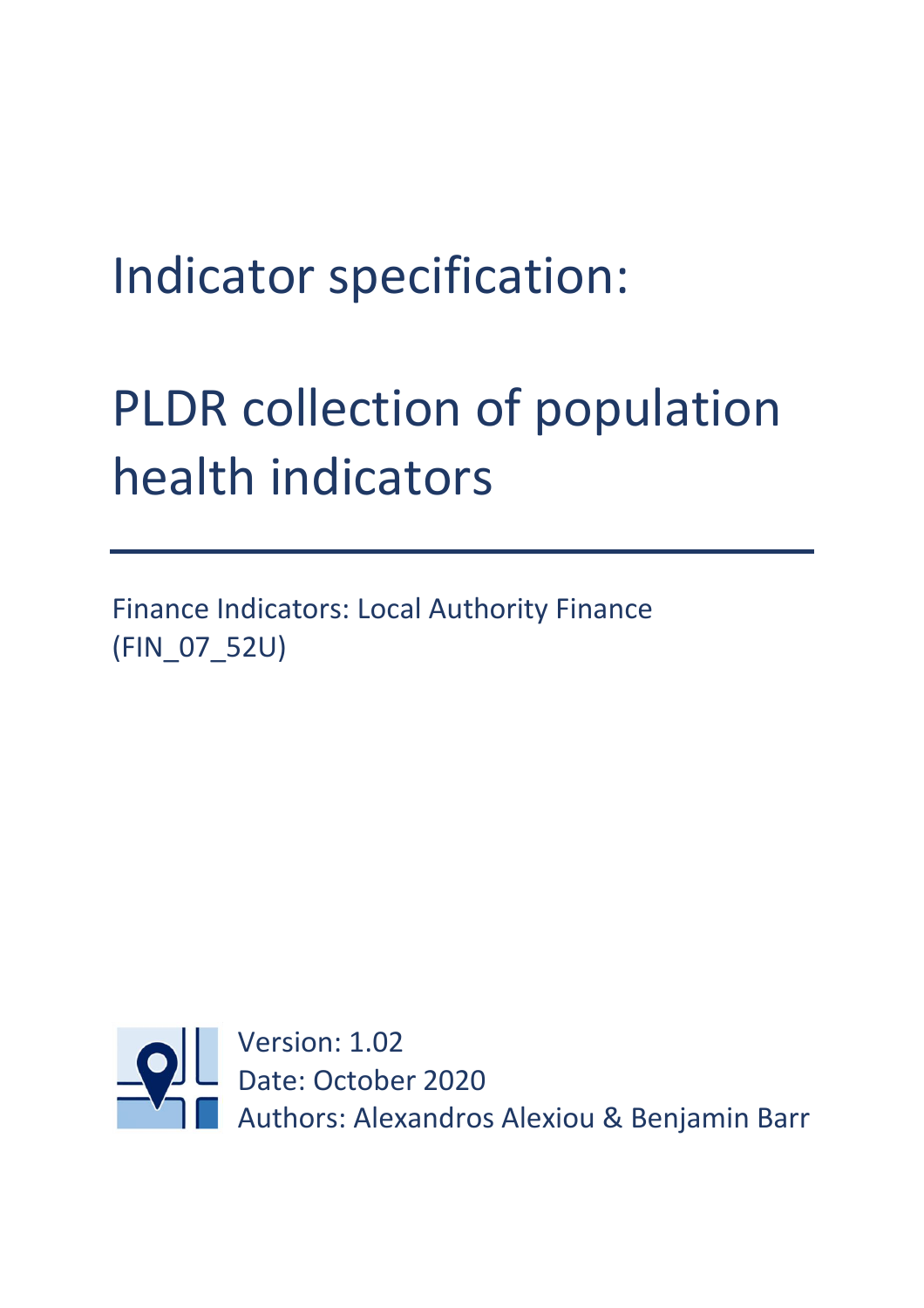



### **Overview**

#### **Indicator title**

Local Authority Finance: Children's and Young People's Services (s251) - Children Looked After Services (FIN\_07\_52U)

 $\overline{a}$ 

## **Indicator family name**

Local Authority Finance

#### **Summary**

The Children's and Young People's services indicators are derived from the Section 251 (s251) revenue outturn expenditure. This indicator describes how much Local Authorities in England spent in Children Looked After Services annually since 2008.

#### **Technical description**

The Children's and Young People's Services expenditure indicators are derived from the Section 251 (s251) Table A1 revenue outturn expenditure. Total values regarding Children Looked After Services have been identified and aggregated from the relevant datasets. Spending amounts are categorised in Own Provision, Private, Other Public and Voluntary Provision. Total values presented in this indicator report the Total (Gross) Expenditure, i.e. the sum of the above, and the Total Net Expenditure, i.e. the gross total minus the income generated through services. Values are presented on the basis of financial years, i.e. from April 1st to March 31st. Spending figures regard Upper Tier Local Authorities. Figures from historic LA geography have been referenced to the 2018 LA geography. This includes changes in name/codes, merges, or splits of old LAs to new LAs based on population ratios for that year. Note that values were not adjusted for inflation.

**Unique Identifier** FIN\_07\_52U

## **Construction**

#### **Data sources**

Education and Children's Social Care Expenditure are published annually by the Education and Skills Funding Agency (previously Education Funding Agency). The collection of datasets provides annual outturn information about types and sources of spending regarding Education and Children's Social Care for every Local Authority in England under the Apprenticeships, Skills, Children and Learning Act, 2009. Recent datasets can be accessed at https://www.gov.uk/government/collections/section-251-materials. For this indicator, Table A1 "Children's and Young People's Services" was used.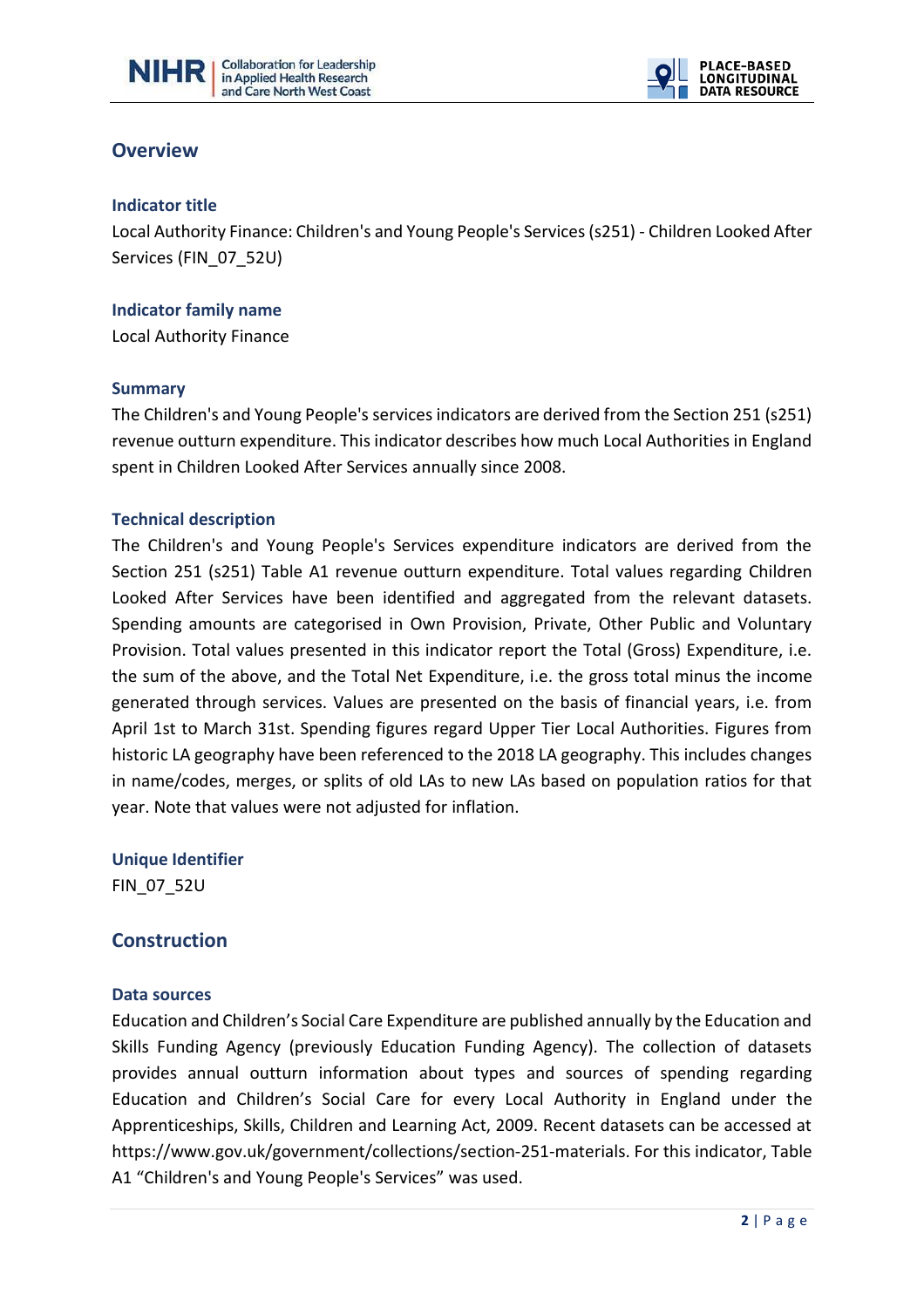



#### **Construction of LA-level data**

Figures from historic LA geography have been referenced to the 2018 LA geography. This includes changes in name/codes, merges, or splits of old LAs to new LAs based on population ratios for that year. For instance, after 2009 the (upper tier) Cheshire County Council and the (lower tier) 6 Cheshire Local Authority Districts were abolished and replaced by two new Unitary Authorities, Cheshire East and Cheshire West and Chester. In order to calculate the "would-be" Cheshire East's s251 spending figures in 2008, values for the 3 of the 6 historic districts that formed Cheshire East as well as 47.28% of the historical Cheshire County spending were aggregated.

 $\overline{a}$ 

#### **Construction of Spending Categories**

Spending categories of s251 datasets follow the most recent 2018/2019 "Report Group" spending type. The 7 spending groups are as follows:

- Sure Start Children's Centres and Early Years Services
- Children Looked After Services
- Other Children and Families Services
- Safeguarding Children and Young People's Services
- Family Support Services
- Services for Young People
- Youth Justice

Earlier years' (2008-2010) expenditures were categorized based on a "best fit" scenario, where each sub-category of spending ("line codes") were assigned to the above group spending types. Values from each sub-category were then aggregated in order to obtain total values for the above spending groups. Some years do not provide "Income" figures, so the Total Net current Expenditure is also NA (use Total Gross instead). Note that the year 2008/2009 does not provide a spending category for "Other Public" and as such observations were assigned a NA value.

#### **Presentation**

#### **Breakdowns**

#### Time period

Financial year (April 1st to March 31st) data: 2008/2009 to 2018/2019.

#### Geography

Upper Tier Local Authorities (2018 reference).

#### **Coverage**

England.